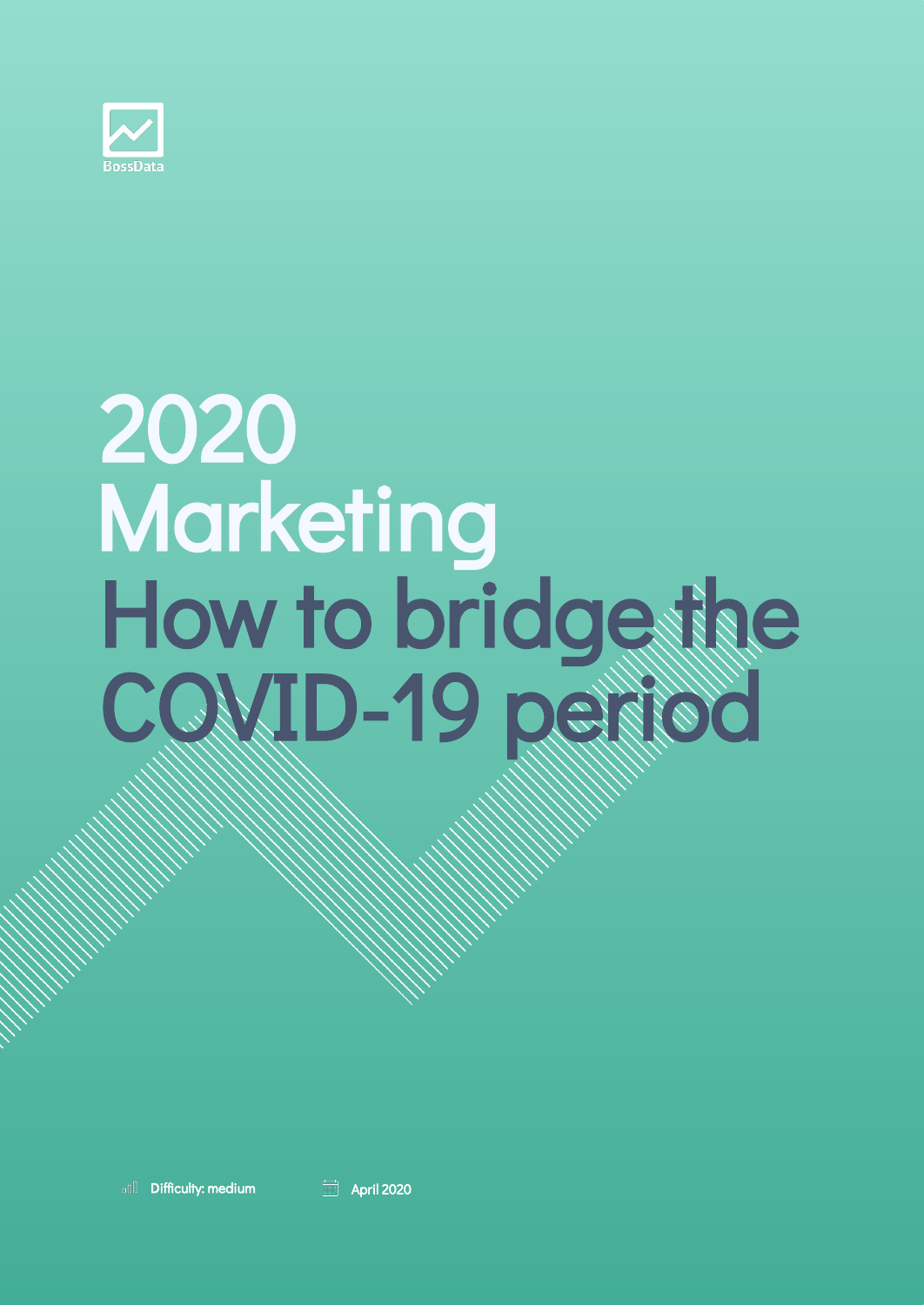### When life gives you lemons …

## We all know how this saying goes on: "Make lemonade."

But selling said lemonade isn't easy nowadays ...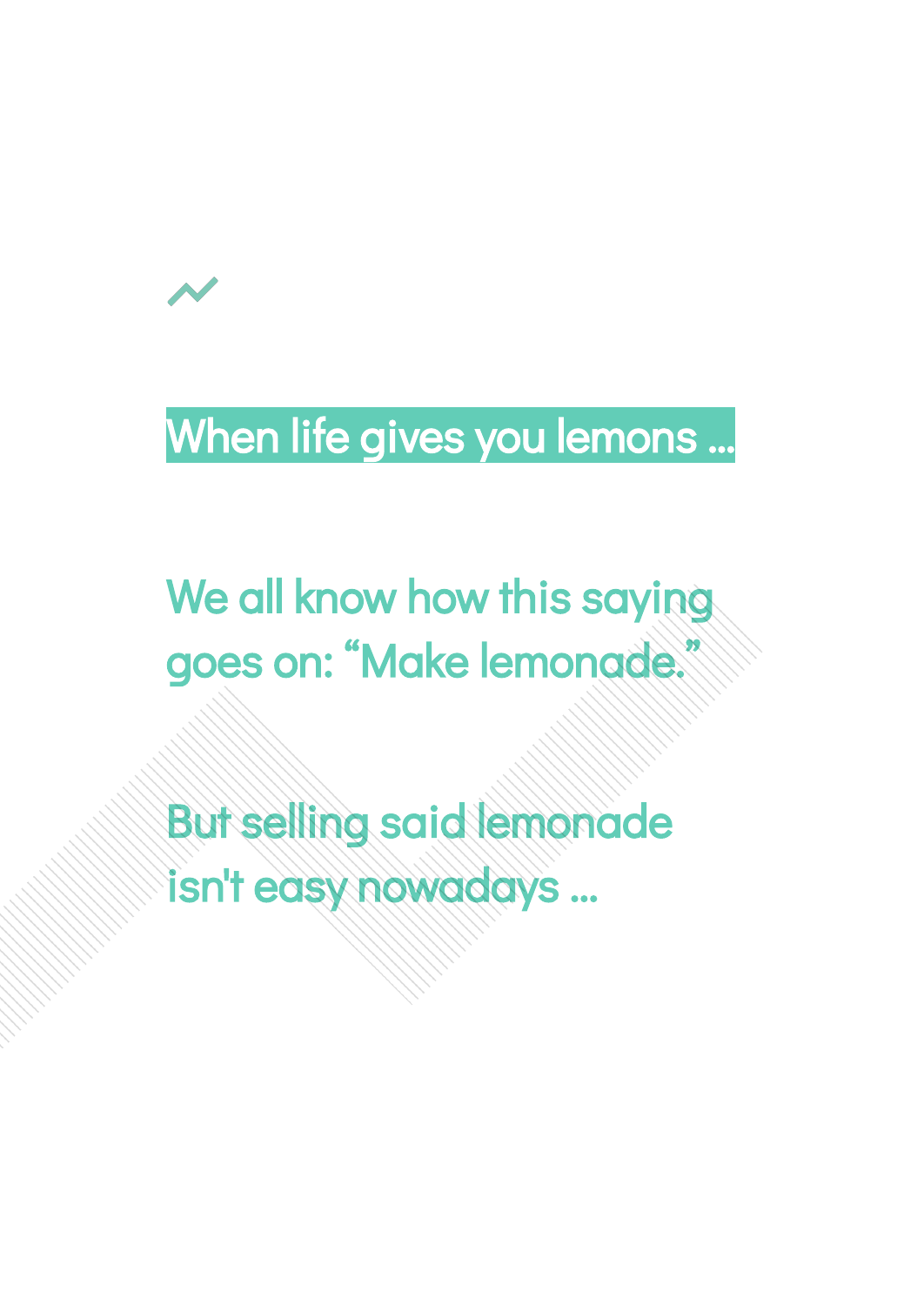

### When life gives you lemons ...

When everyone has been ordered to stay at home, who will go out to buy it? Maybe you're not even allowed to open your lemonade store anymore by the local government. And how will people know your lemonade even exists when there's no crowd to see your advertising?

Marketing managers and departments across the world are experiencing the same sudden and impactful shift because of the COVID-19 crisis. Many are asked to shut down everything to save costs, often without the opportunity to draw up a contingency plan.

These actions might be effective in the short term; they won't do much good for your organization and the (restabilization of the) overall economy in the long term.

Whether you need arguments to keep the marketing alive in your organization or are looking for a comprehensible checklist, this short guide contains marketing suggestions and tips to jumpstart your contingency plan.

top highlight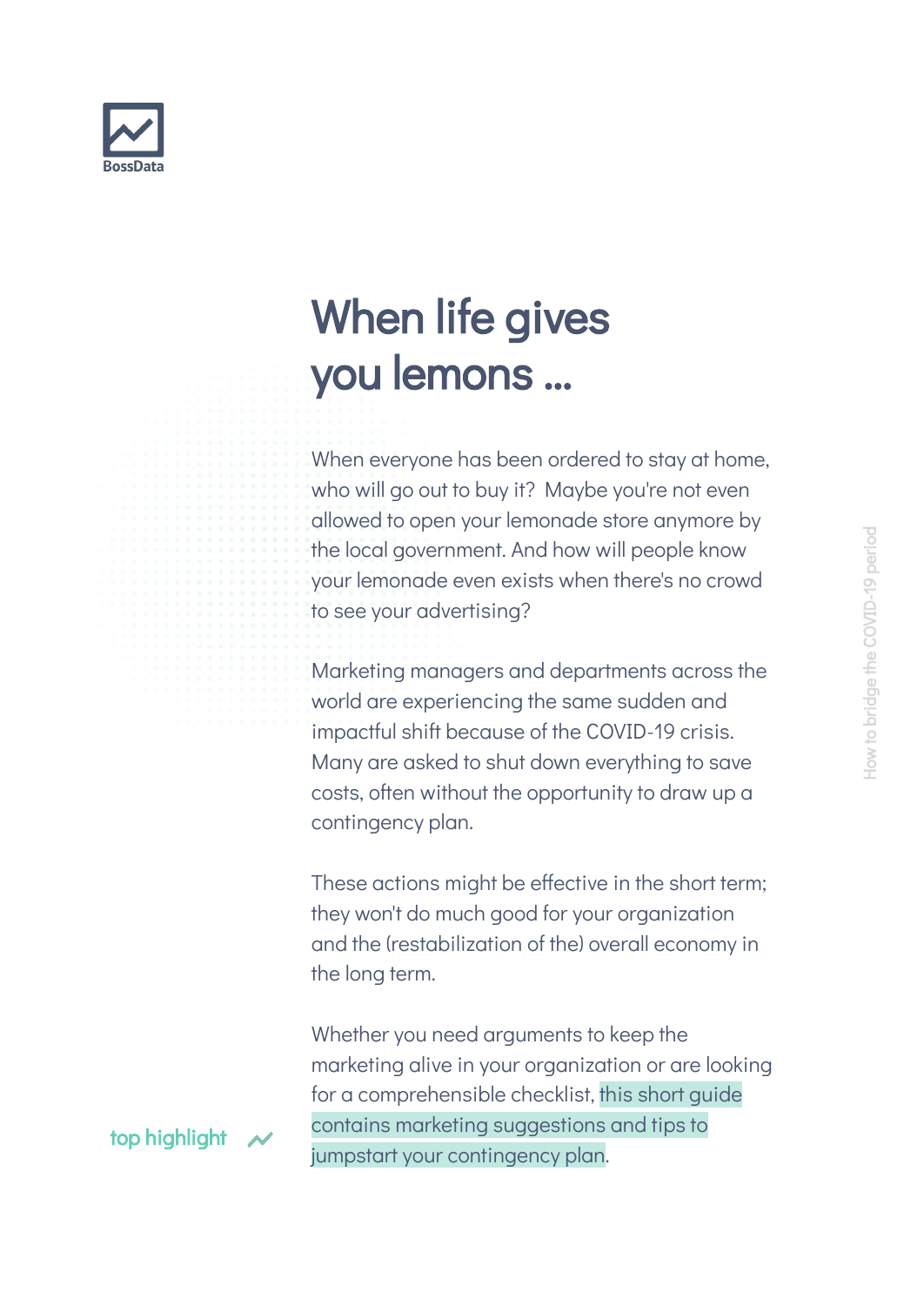

### Macro-level Marketing Tips

#### Supply & Overall Dependencies

Even if this crisis doesn't affect your business directly, it might hamper your suppliers and partners.

#### top highlight

So before you make adjustments to your marketing efforts, research what areas are impacted most and which are still relatively intact.

#### Ticking the necessary boxes

With the COVID-19 crisis on everyone's mind, it's essential to act swiftly and thoroughly. Even if you're still figuring things out internally, let your customer base know how you are -or will beresponding to the whole situation.

On the next page is a checklist of actions to be on top of things from a marketing perspective. If you can't do them all at once, remember it's better to take care of them later than not at all.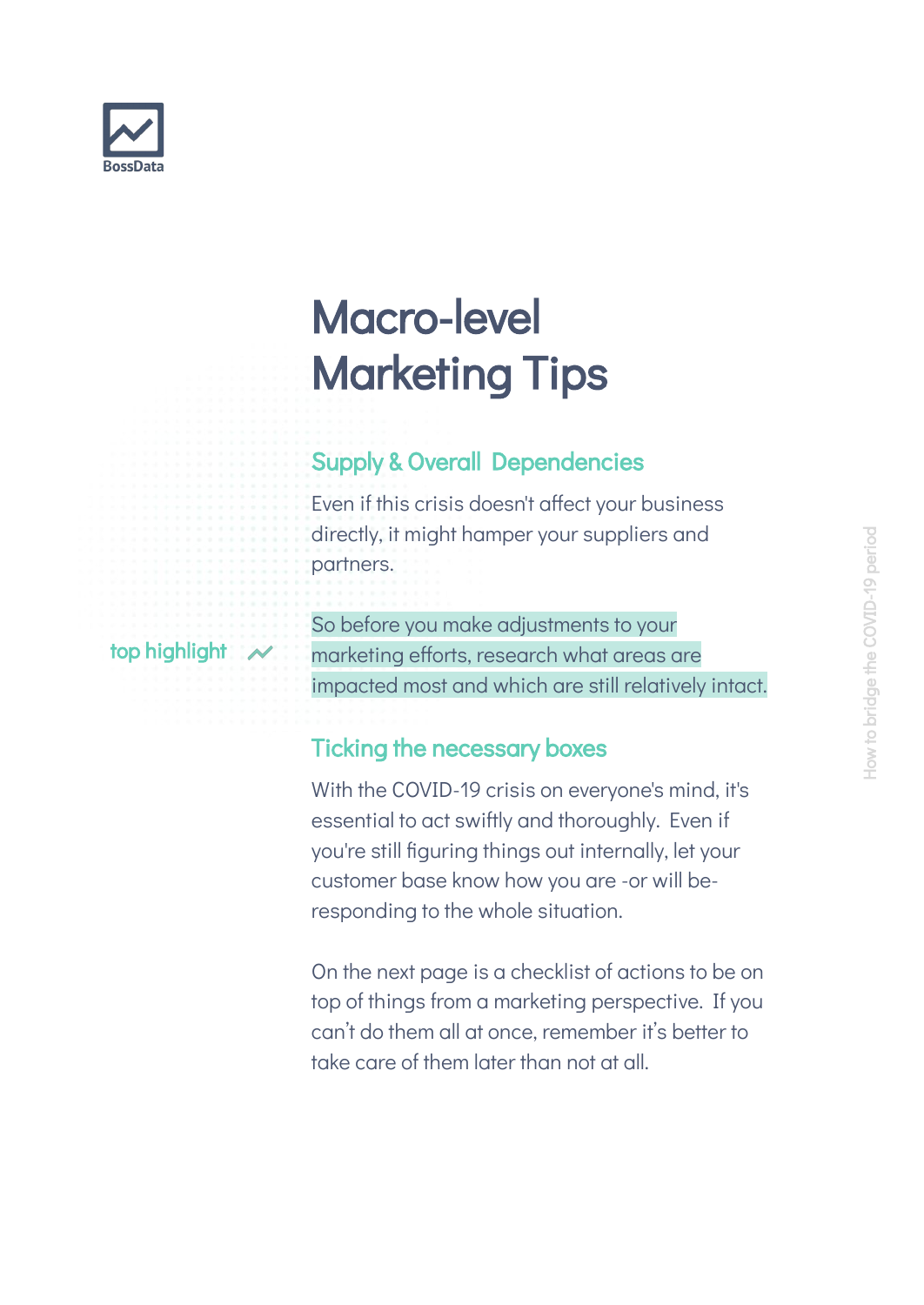

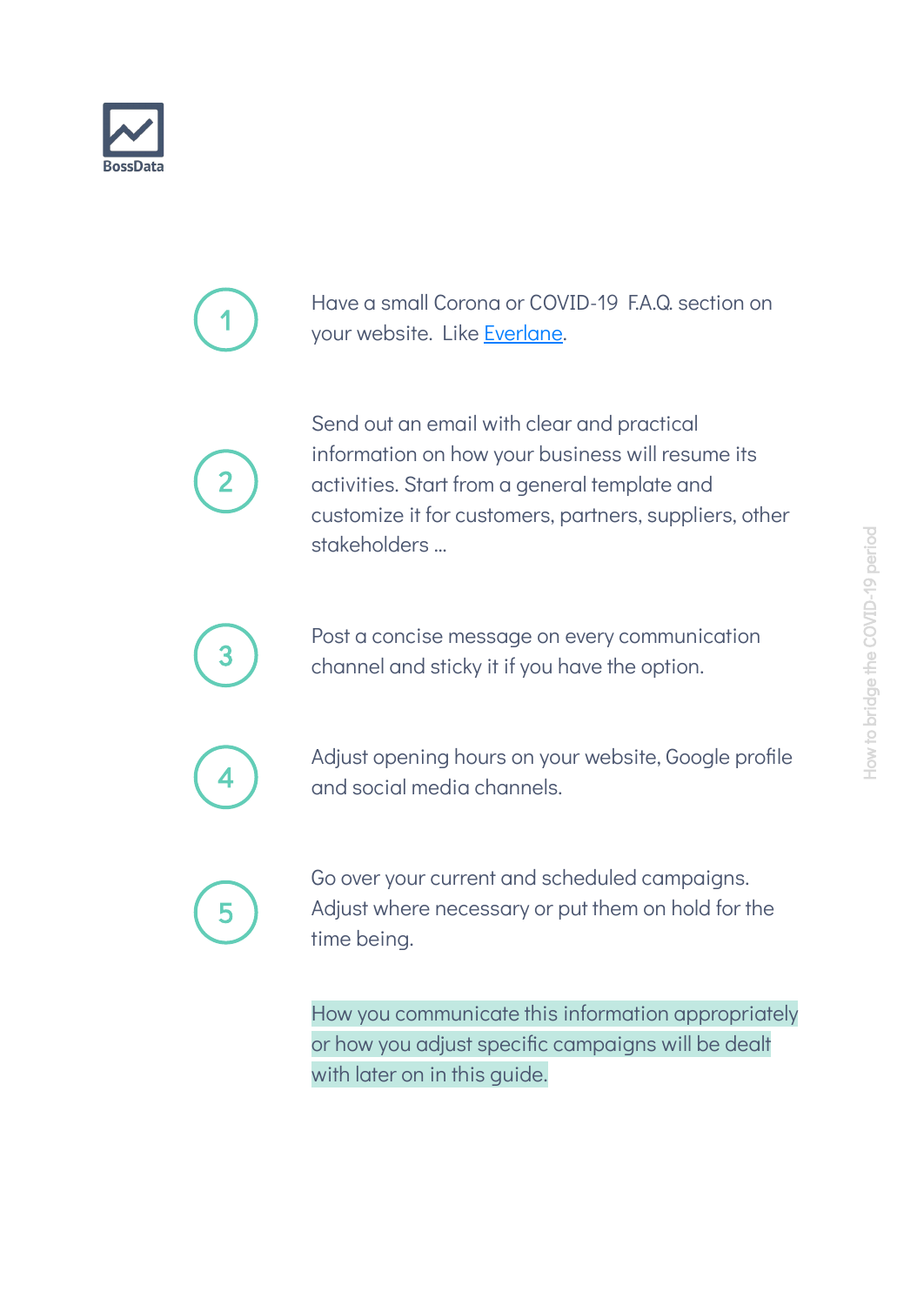

top highlight

#### Time for a spring cleaning?

Business being slow is rarely a good thing, but in this unique case it just might open up opportunities to clean up your workflows, databases, etc. After all, changes are extremely high the competition is experiencing the same decline in activity as you are. So -if you're able to- take the chance to refresh and enhance certain aspects of your marketing engine.

These are examples of stuff you've been probably doing for a while but could be updated / looked at :

Clean up your email databases. You've been gathering data for years probably. Is it all stored nicely and universally?

Are there any 404's that you could redirect or have removed? Or maybe enhance your 404 page a bit?

Unsure about any sections of your website? Maybe time for some AB-testing?

Is your **Google Analytics** account set up properly?



1

2

3

4

Is your [goals & KPI framework](https://bossdata.be/services/business-goals-kpi-s-and-targets/) still working for you? Or are you measuring vanity metrics? Now is as good as time as any to reconsider your goals & targets.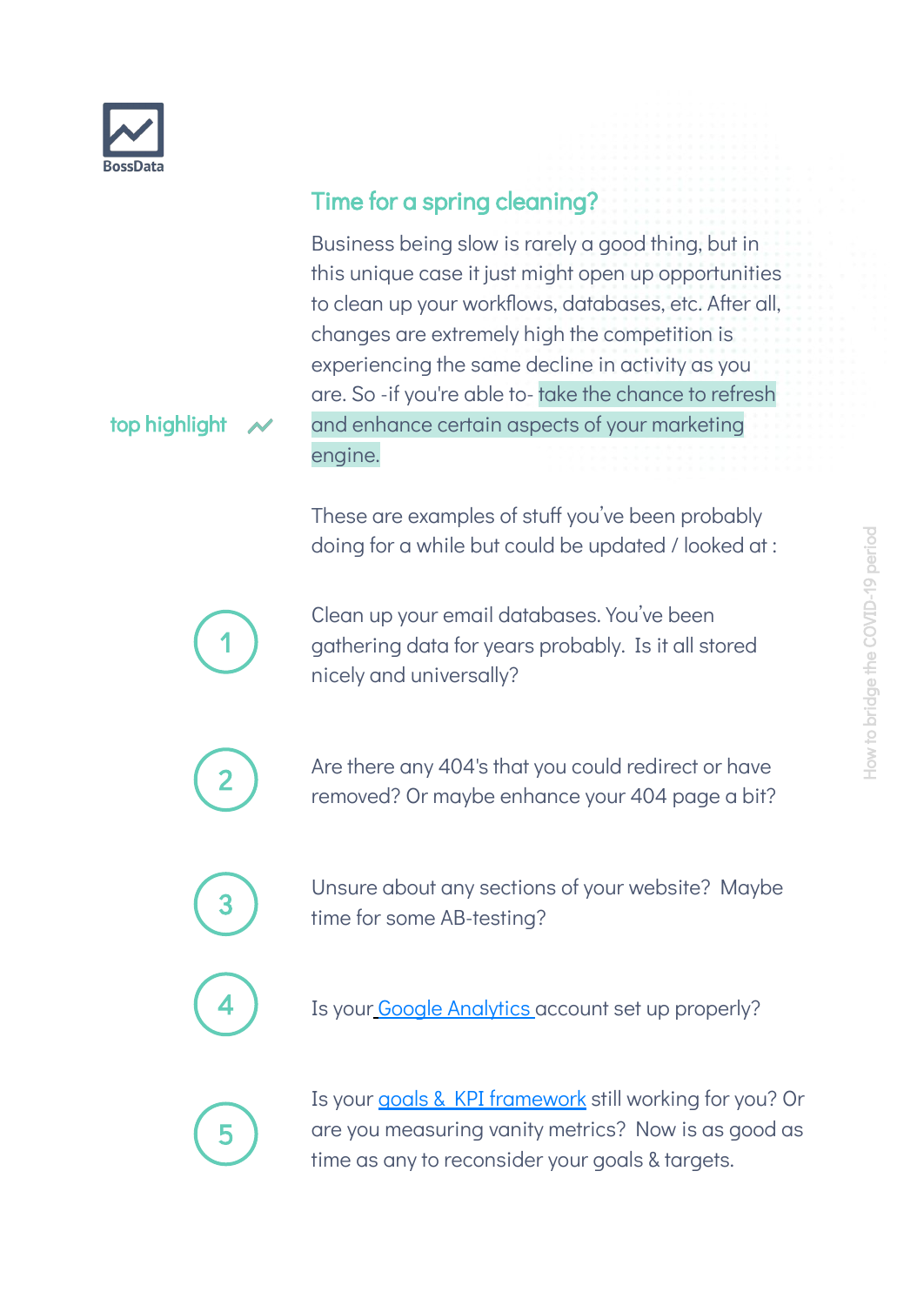

Or how about exploring some undiscovered territory?

Set up that marketing automation tool you've been planning to do for so long.



1

Test out new waters: advertise on channels you have looked into before. E.g. Have you advertised on Bing?



Create content to distribute (freely). You have a lot more to share than you think.



Automate dashboarding and reporting to save time in the future. Get started with an example. [Download](https://bossdata.be/resources/ropo-omnichannel-dashboard-datastudio/) [here](https://bossdata.be/resources/ropo-omnichannel-dashboard-datastudio/).



Find ways to simplify your campaign management, with scripts, for example.



Wondering how automation might help you? Try setting up feed-based campaigns. Not sure what those are? Get inspired and download [our 2019](https://bossdata.be/resources/channable-use-case-of-the-year-2019-winner/) [winning use case with feed automation tool](https://bossdata.be/resources/channable-use-case-of-the-year-2019-winner/) [Channable.](https://bossdata.be/resources/channable-use-case-of-the-year-2019-winner/)

Chances are you're to go down a rabbit hole because there will always be something that needs improvement. So make a list, attach a level of urgency to the items and get busy!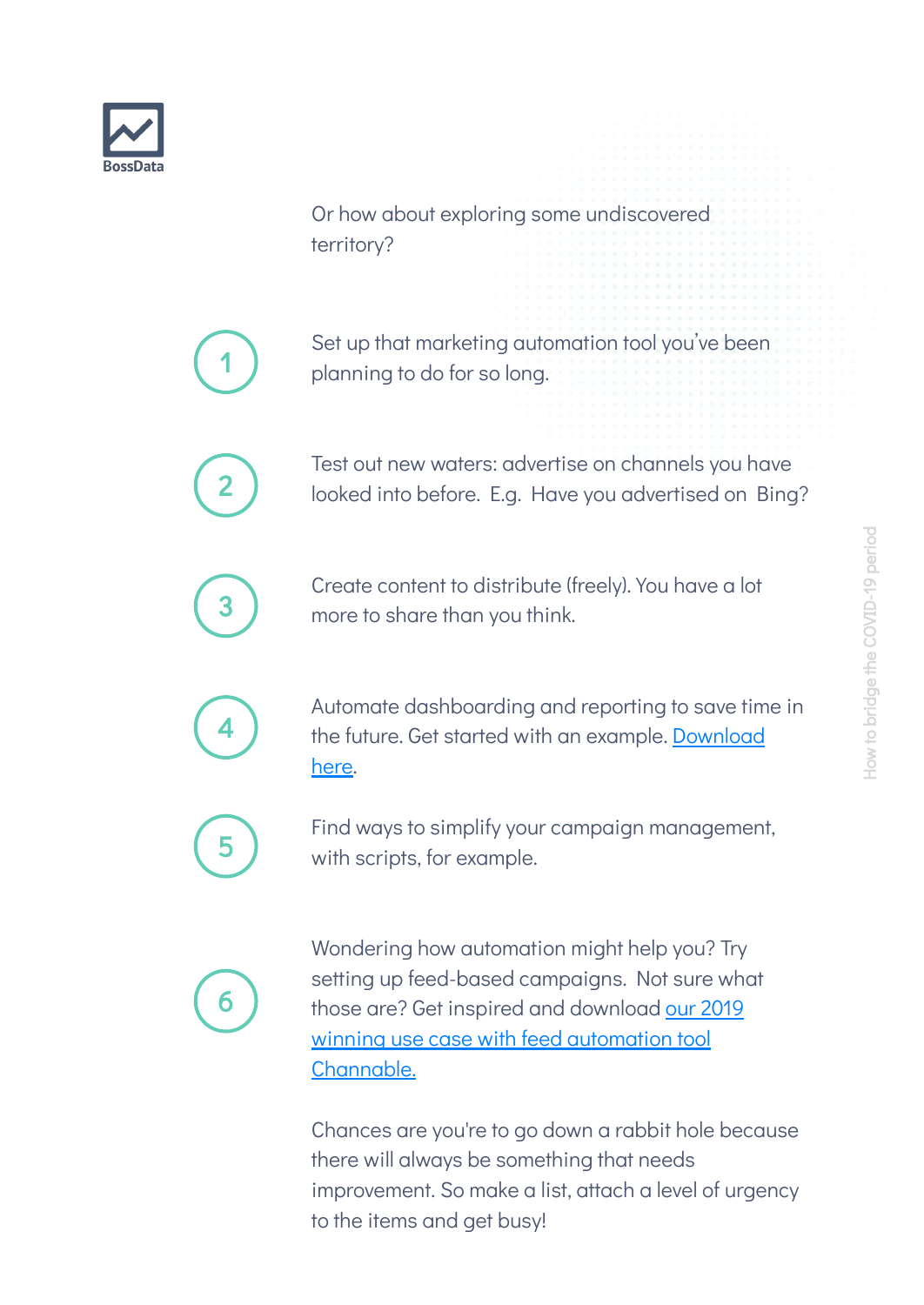

### Marketing Campaigns: Existing & New

### Cut costs but find a balance

Obviously, when (potential) clients are restricted in their movements, the marketing budget allocation will follow suit and experience severe limitations.

A valid measure for sure, but it would be a mistake to shut down marketing spending completely.

As often is the case, the best way forward isn't black or white. It's a particular shade of grey.

On the next page, you'll find a couple of reasons why.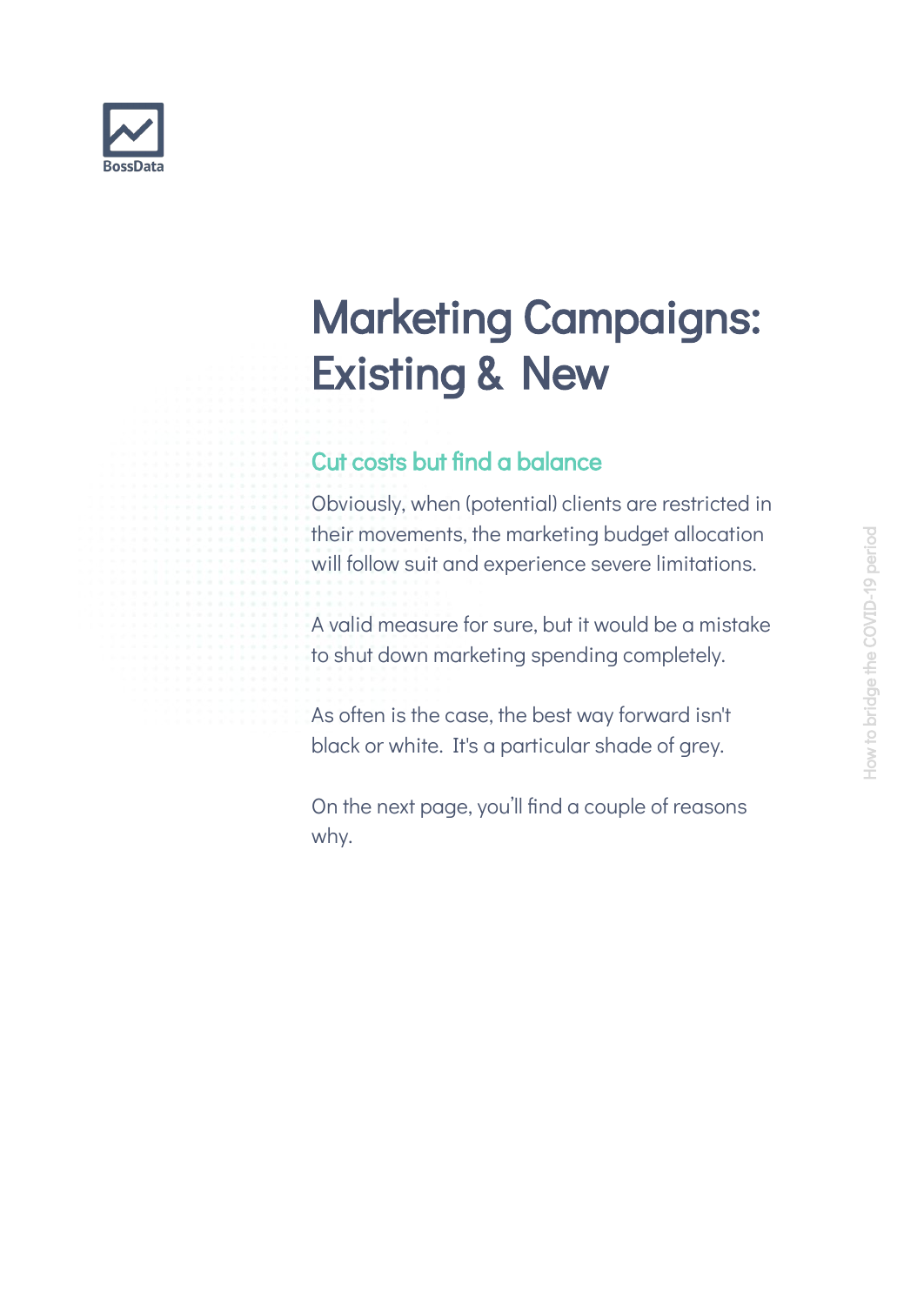



Customers: You still might have some left. Even if it's only 10 or 20% of your normal reach, wouldn't it be a shame to neglect them? These might just be your most loyal customers out there. Treat them as such.

2

Momentum: If you come to a complete halt, you will also have to go through a standing restart. A lot of industries will experience a sort of "level playing field" with a lot of opportunities for the taking. Keep your vehicle rolling, and you will have assured a head start against a lot of your competition.



Branding: Now is the time to identify and differentiate. Cash might be low, but time to think will increase and creativity has always been free. Re-do your USP exercise, update your buyer persona's, check if your values are still upholding, make inquiries about brand perception to see whether you're still in touch with your target demographic …



Stock exchange-like opportunities: Competitors might decrease or completely shut down their ad-spendings. In turn, this allows you to acquire real estate that otherwise might've been off-limits for you. See what's out there and how you can use it to your advantage now that it's relatively cheap!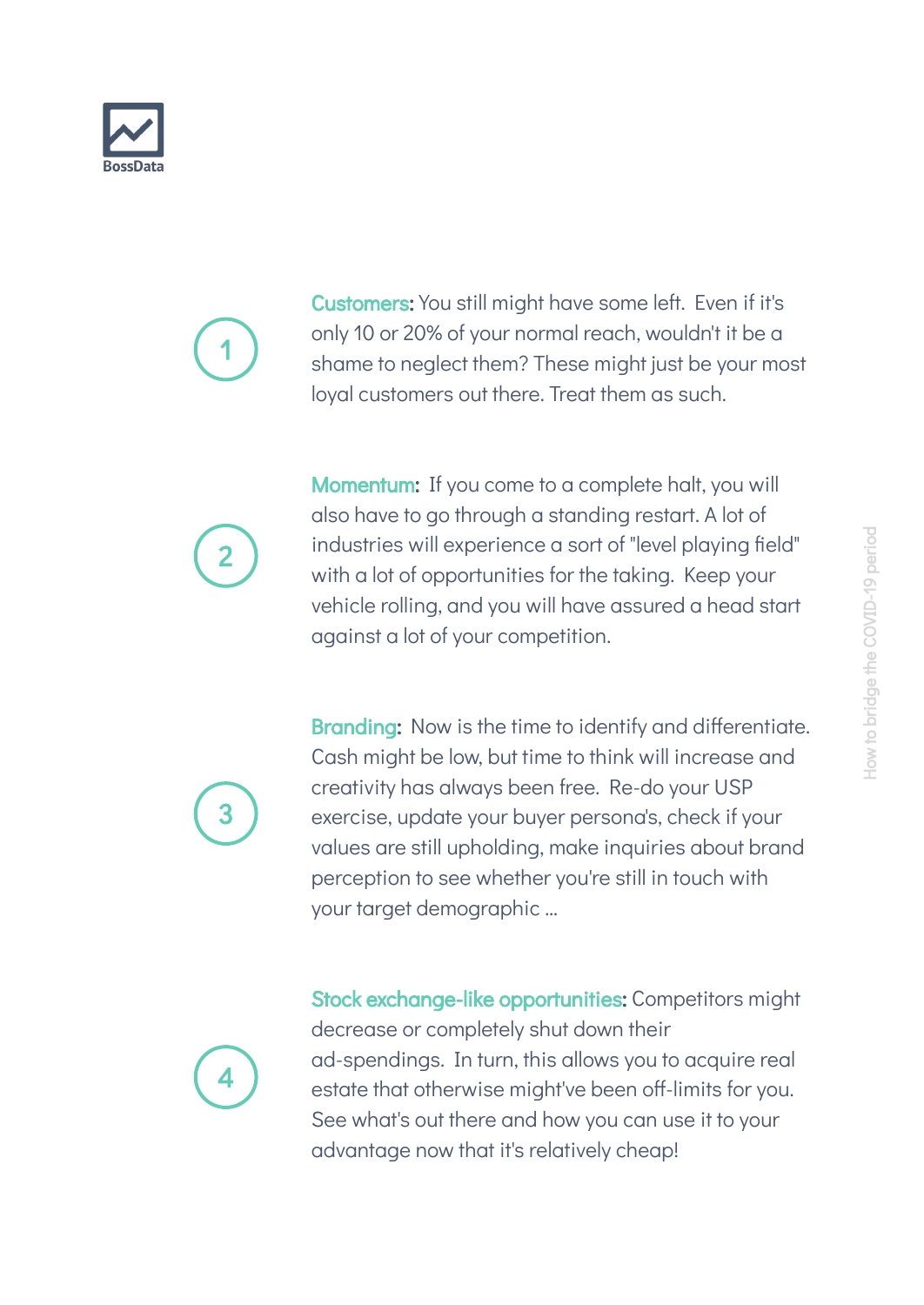

#### How to move and adjust stock

Because of the rapid increase in severity of the situation, many companies haven't been able to adjust accordingly fast enough. In terms of stock management, this could be quite a challenge.

Apart from the logistic side of things, you'll have to adapt and overcome the atypical circumstances with specific marketing efforts:

Try to get rid of assets that are expensive to stock first. Give out discounts to decrease the stock period.

2

1

Focus on advertising the stock that sells well through online channels. As people are staying home, the online availability of some items will increase in popularity.



Offer larger bundles & products with a longer shelf-life to accommodate the current needs.



Have special promotions in place of pre-ordering popular products. It gives you an idea and some guarantee on the amount to restock.



Create a bit more buzz for coupons or store credit vouchers. These are easy to gift online and might temporarily replace actual presents.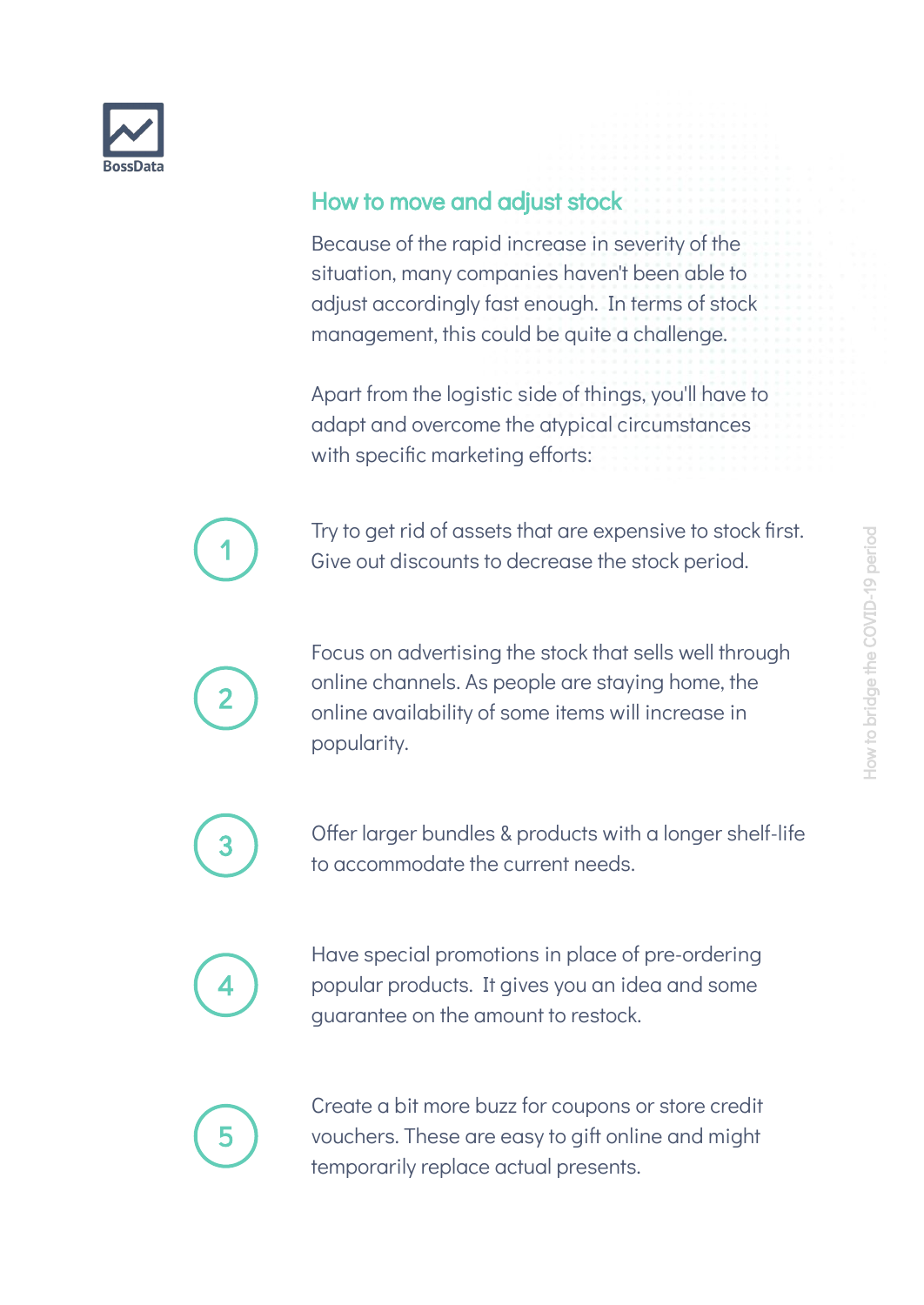

#### Retention and loyalty reign supreme

People are less prone to take risks during uncertain times. This means it'll be harder to draw in customers loyal to a competitor, but the opposite is true as well: You're less likely to lose a lot of your loyal customer base.

#### top highlight

So instead of trying to enlarge your current pool of customers, it might be a better idea to solidify it.

Send out a distinct email that summarizes the actions you're business is going to undertake and how they can still rely on you. Building trust and confidence in your brand has always been important. Now it has gotten to a point where it's absolutely vital, but also more feasible, in a way.

Just communicate honestly and professionally, let them feel valued and don't create any unnecessary FOMO or alike, or it will backfire.

Interested in learning more on loyalty marketing and how it could help your business? Sign up for our free 3 week video course. [Enroll here.](https://bossdata.be/resources/lp/loyalty-video-course/)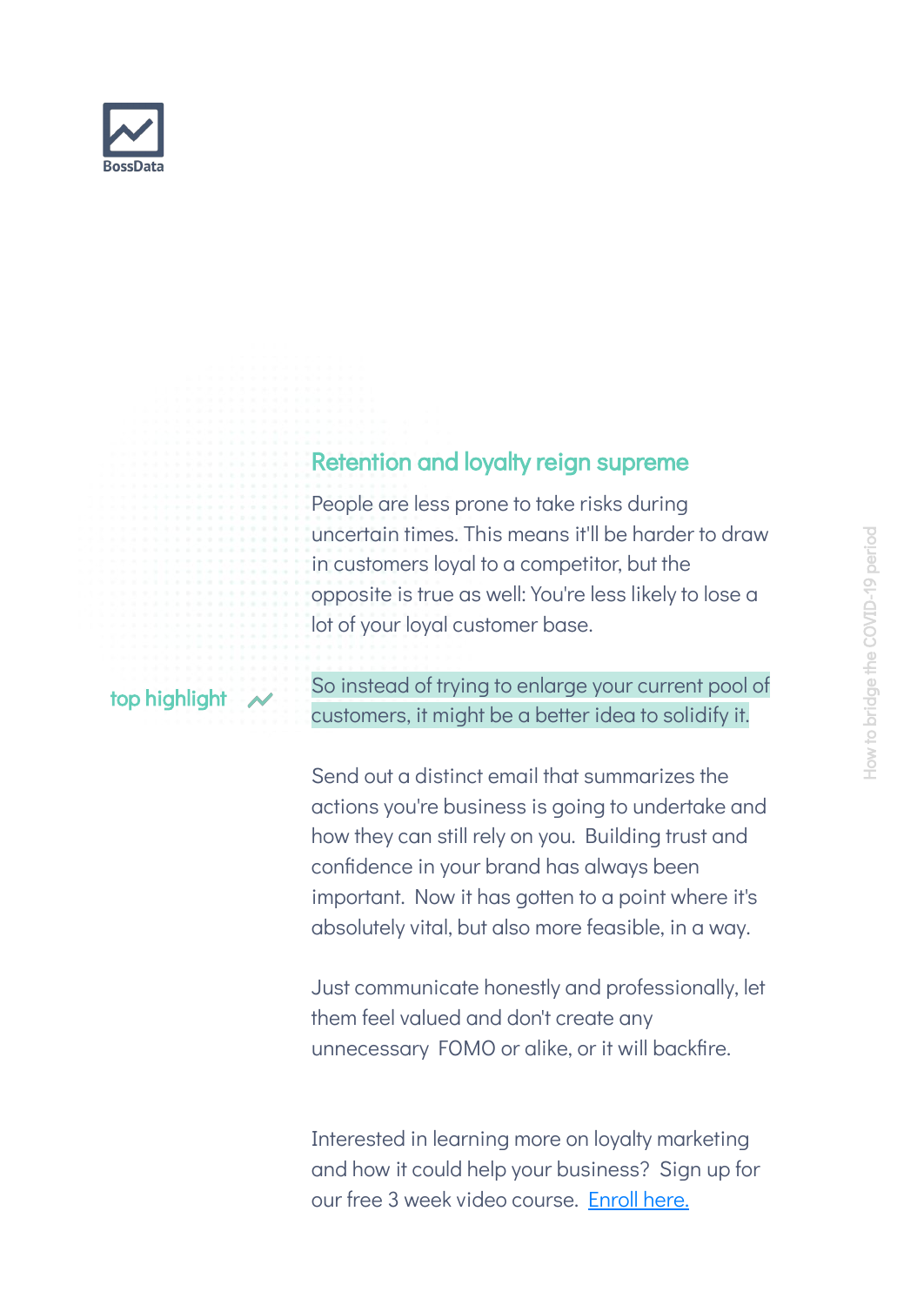

top highlight

#### What you shouldn't do ...

... is taking advantage of the situation and use it to self-promote.

Sounds pretty obvious, right? Yet some marketing departments will try and push the limits of the acceptable. It always happens. The motto "it's easier to ask for forgiveness than to get permission" is a popular saying in marketing-land but often leads to rather foolish decisions and damaging campaigns. Some examples:

1

McDonald's separated the arches of their logo as a reference to social distancing. They caught a lot of backlash with this move because it was clearly self-promotion and not a real form of support whatsoever. [More info here.](https://nypost.com/2020/03/24/mcdonalds-slammed-for-separating-golden-arches-to-promote-social-distancing/)



The French "Polette", manufacturer of glasses, offered their customers free facemasks with the purchase of a pair of glasses. A move which left a bad taste because they were obviously trying to take advantage of the pandemic. [More info here.](https://www.thebestsocial.media/nl/polette-eyewear-roept-verontwaardiging-op-met-mondkapjes-marketing/#)



Coors, a brand of beer, prevented potential criticism by putting an ad on hold because the fear it might come across insensitive. The ad called "The Official Beer of Working Remotely" would probably be too topical to launch right now and the comedic nature might've not caught on. [More info here.](https://adage.com/article/cmo-strategy/coors-light-stops-official-beer-working-remotely-ad-amid-coronavirus-outbreak/2243716)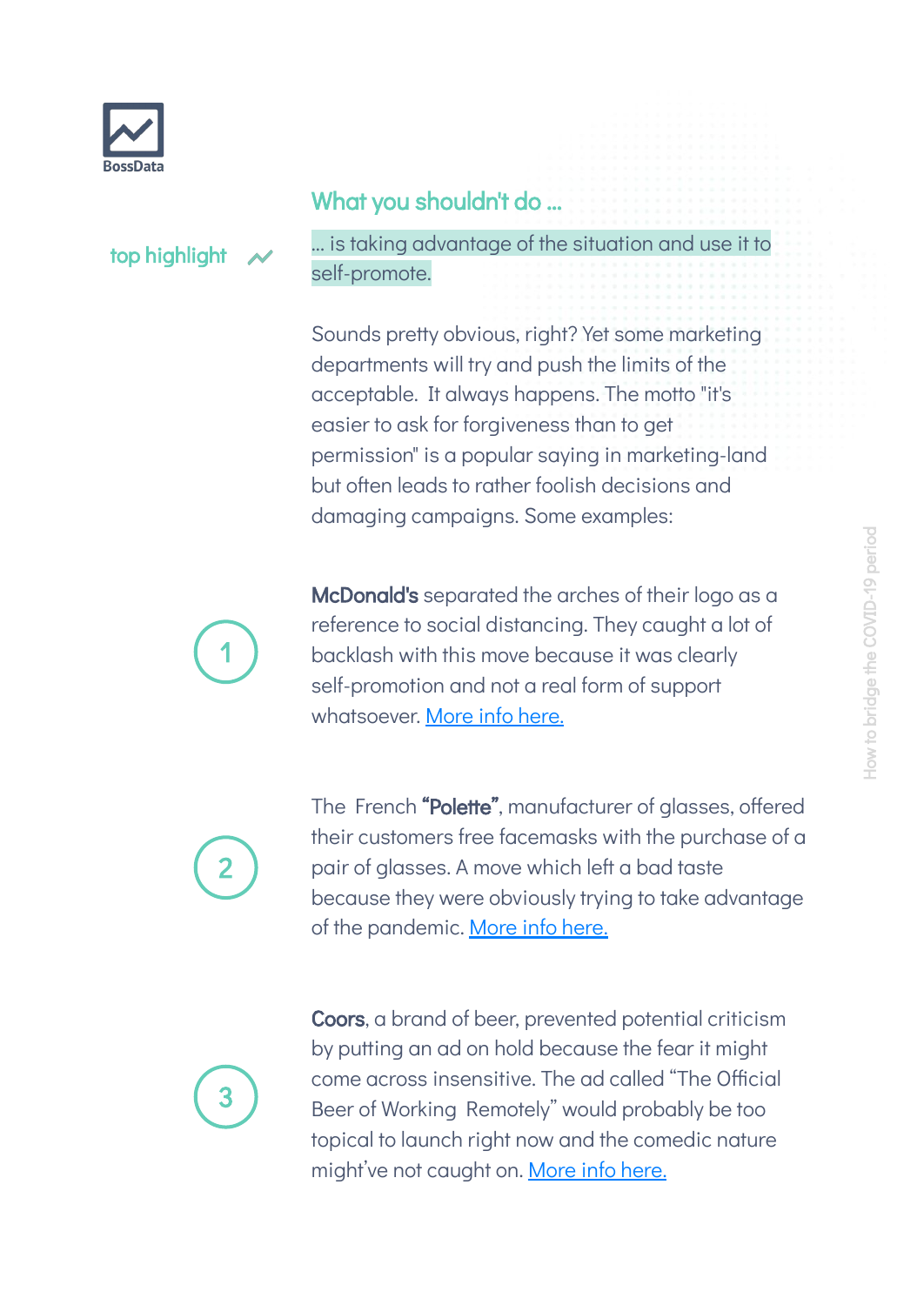

#### What you shouldn't do ...

#### top highlight

... is communicating messages that address or relate to the situation but actually have nothing to do with your business.

Repeating general public service announcements might seem like a good idea to show you care, but they'll come across as "an excuse to get noticed" rather fast, especially when you're the 3rd or 4th company that is reaching out to tell you you have to wash your hands and stay inside.

What people are most interested in, is how it will impact the service you provide and overall business that they've grown so accustomed to. List the changes, add some genuine, reassuring words and keep it concise. They will appreciate it way more.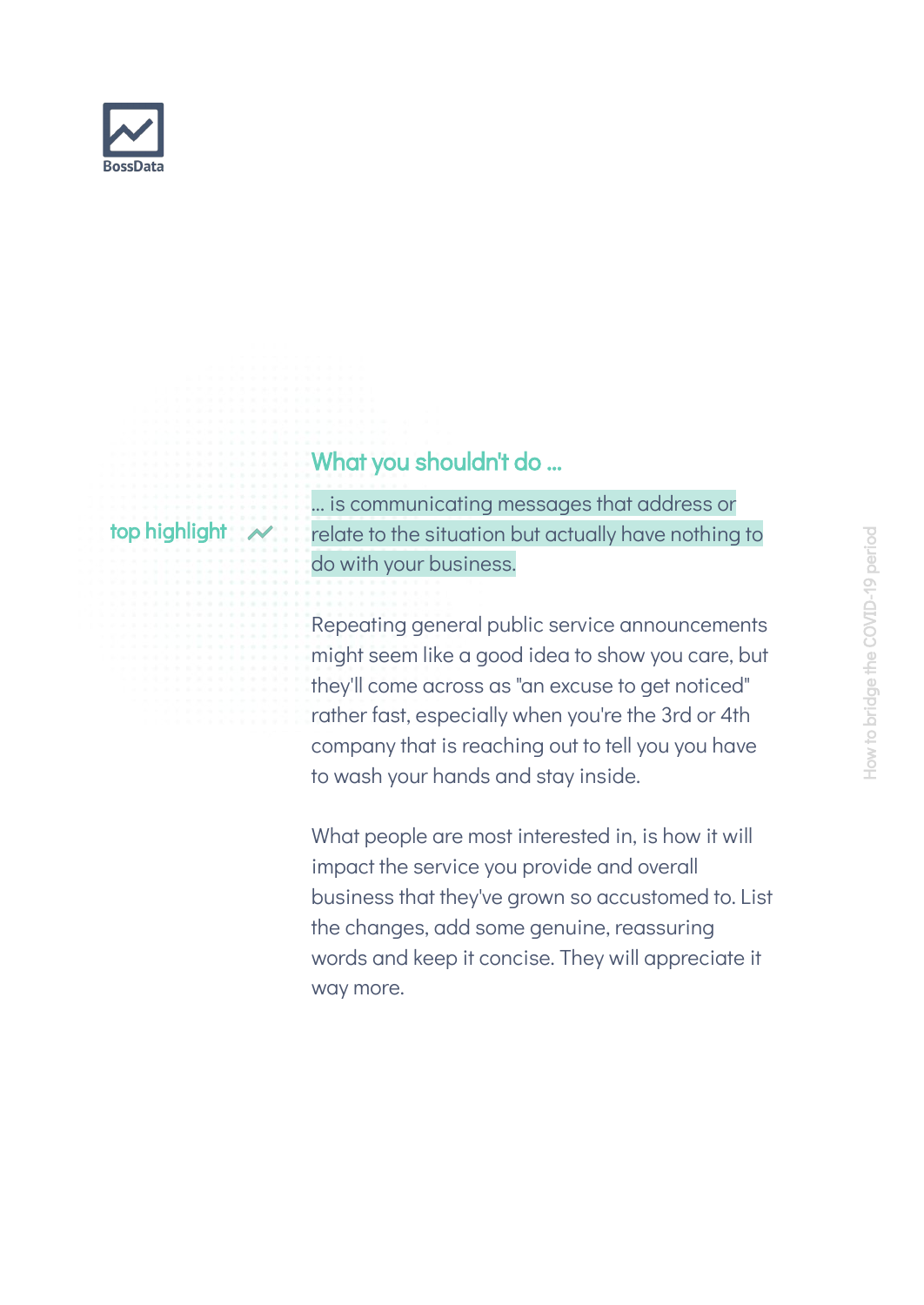

### **Marketing** Communication: Tone and type of content

#### Empathy is (still) your number one skill set

The COVID-19 crisis affects pretty much everyone. Yet, individual experiences range from mild inconveniences, to financial and social insecurity, to human suffering and even mortality.

So now, more than ever, it's imperative you put yourself in the shoes of a variety of personalities and find a balance in your messaging and tone of voice.

For example: When you talk about your business having a rough time, you might not get the compassion and understanding you were hoping for from someone who has a relative in extensive care.

But they still might need to do business with you at some point, so the least you can do is make it easy for them and provide them with all the information they'll need. Rather than explaining how the crisis has affected you, concentrate on how it has affected your audience and convey what you will do to support them and limit inconveniences.

top highlight  $\sim$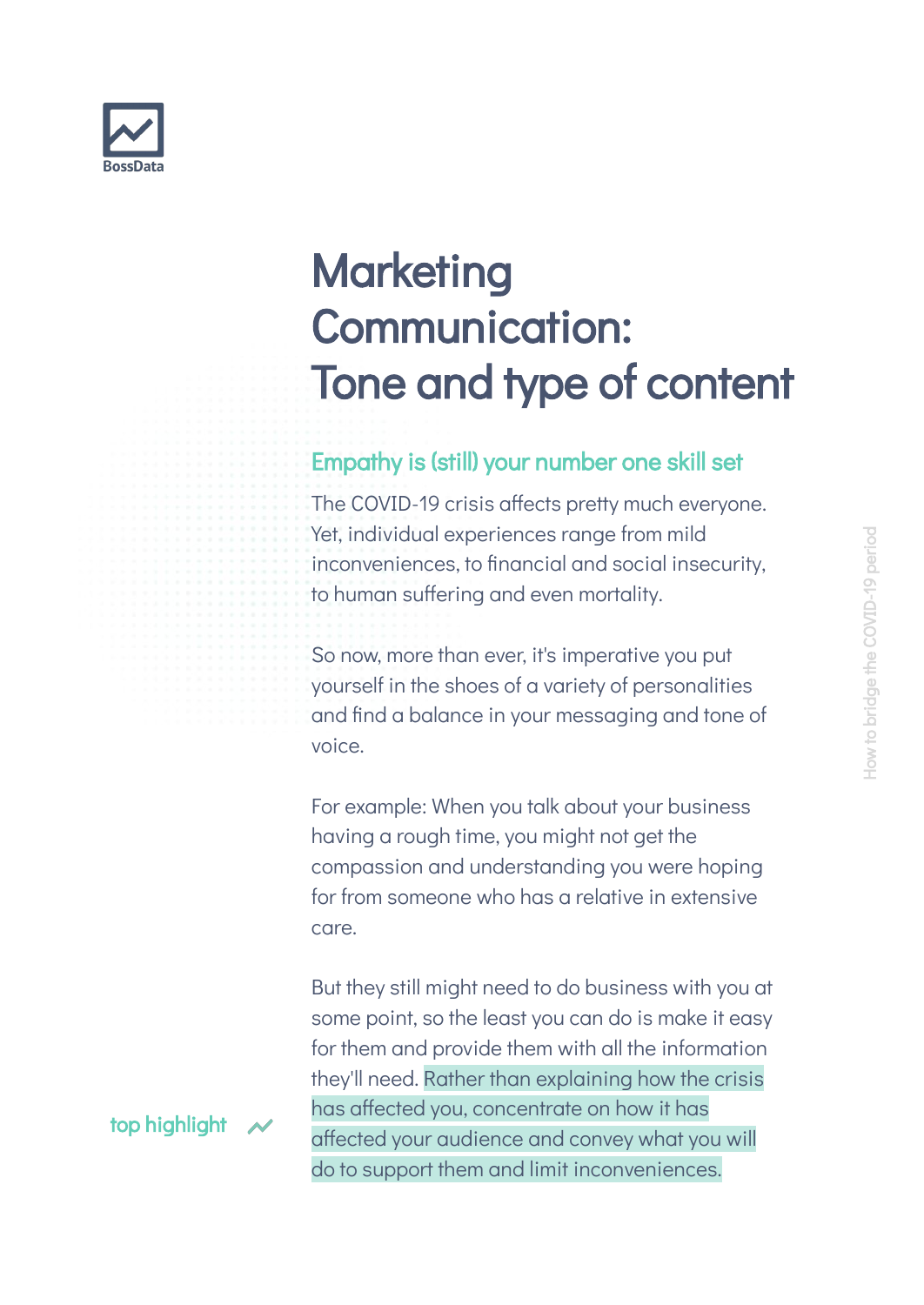

#### Come forward as the people, not the brand

Now that human interaction is limited, it is more valuable than ever at the same time. Not only in everyday life but in your marketing communication as well.

If you have always communicated as an organisation and never as the individual behind it, it might be a "good" time to do so. A logo can only convey so much empathy, compassion and reassurance. Address your audience as the CEO, the VP, the manager, the employee, the father, the mother, the human …

top highlight

It's a good reminder for your audience that your business consists of people who are in the same boat as they are. It might not deliver you more direct sales, but it will definitely create trust and a stronger connection.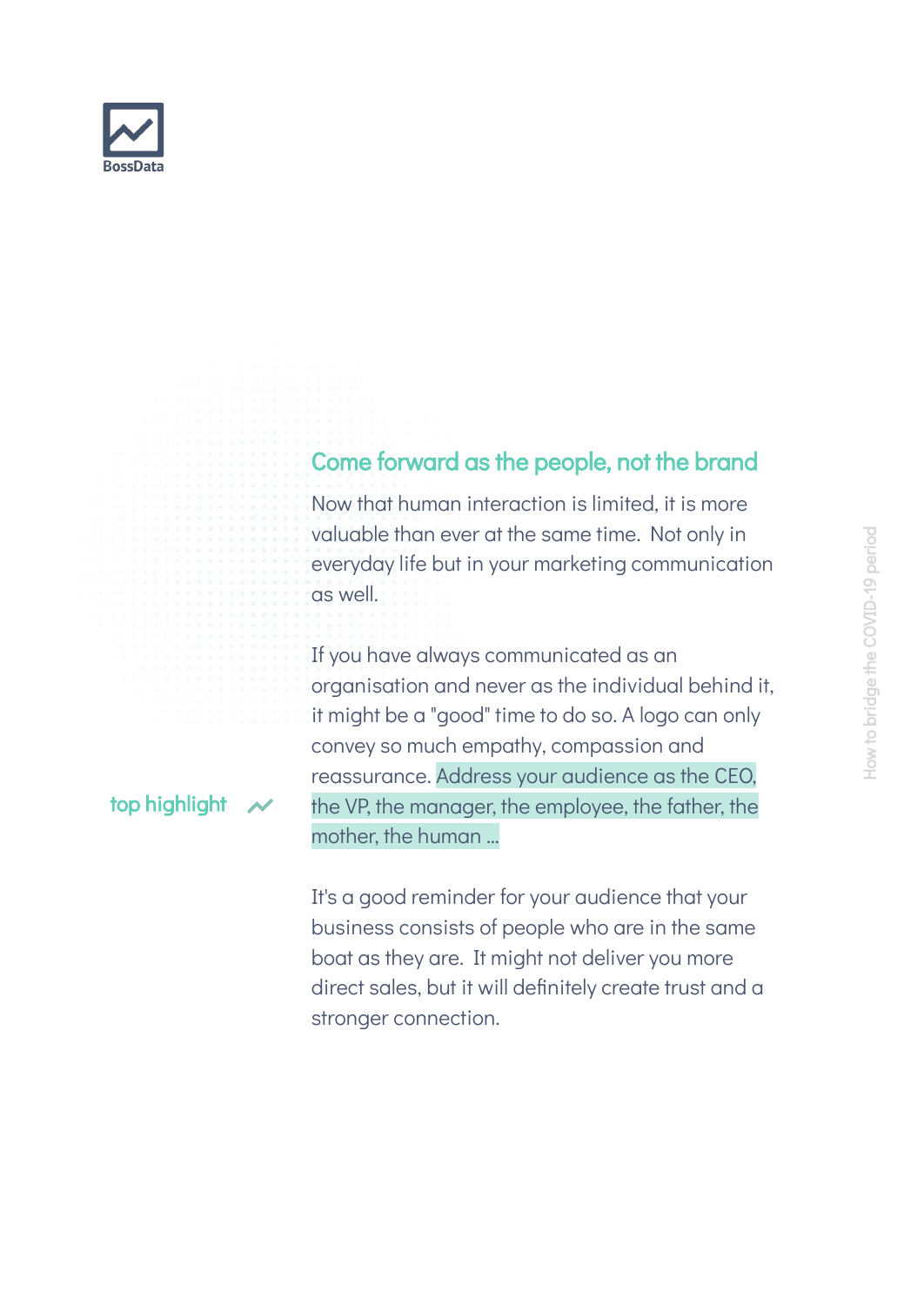

#### Choice of words and visuals

Even if you're not addressing the COVID-19 situation directly in your campaigns, it's still a good idea to check them for a possible poor choice of words and/or visuals.

Messages that promote events, conferences, parties, festivals ... basically any form of social interaction, might not go down well because of the inability to experience them.

The same goes for the choice of images/footage. Visuals that depict togetherness will make you seem oblivious to the obvious.

Examples of other sensitive topics are health, school, grocery shopping, teamwork, major sports leagues … If you do address the topic, make sure -as we talked about in previous chapters- it is relevant to your business and its services and/or products.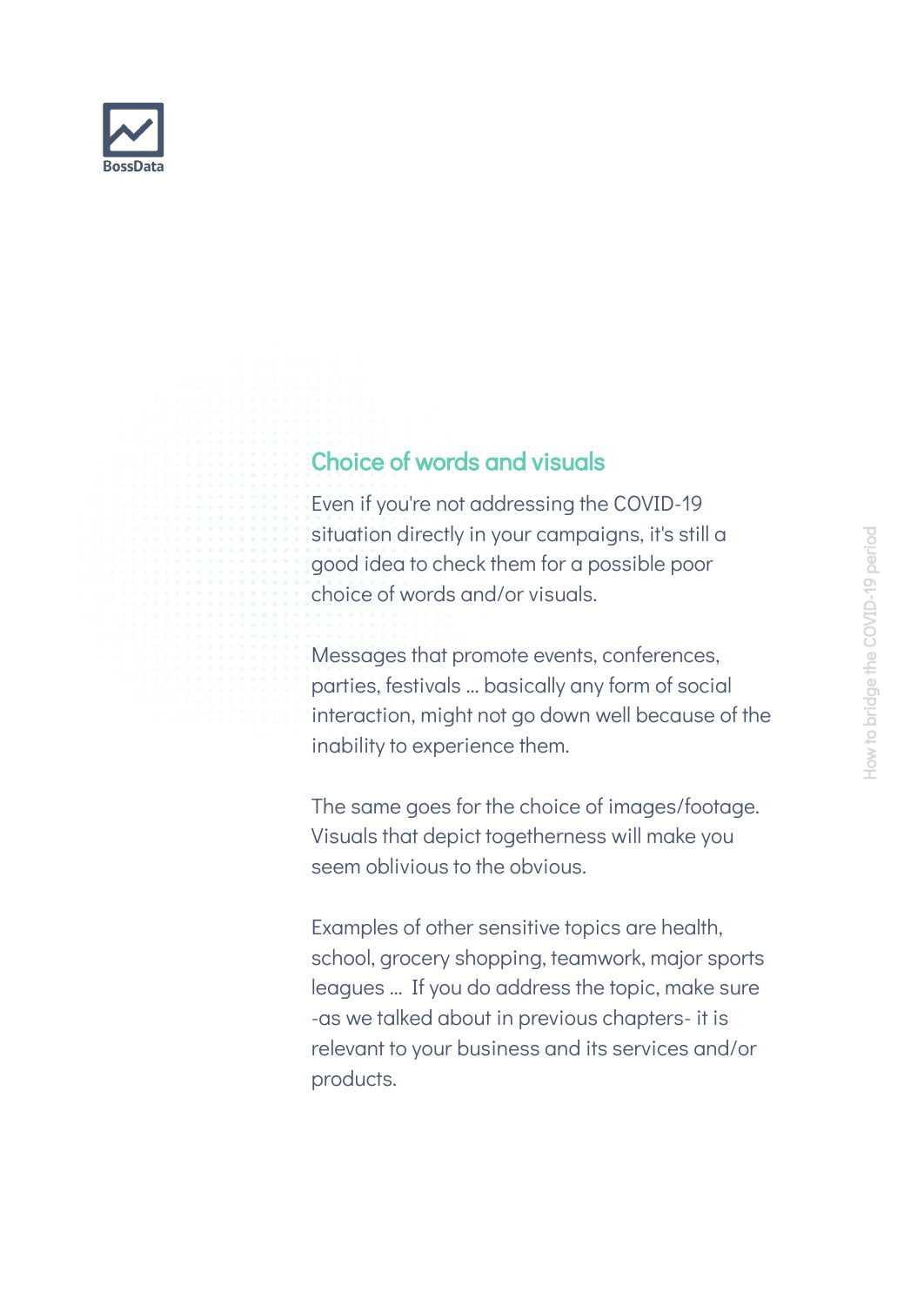

#### Think outside of your regular playbook

So what should you promote or communicate to your audience if you can't sell to them or fill in a certain need right away?

The answer: Anything that ties in your business with the current situation or is just interesting to know in general. You have a lot of content lying around, waiting to be created and you might not even be aware of it.

Take a high end clothing store for example. A store that heavily relies on people coming in, trying out outfits, getting advice and maybe some tailoring. Not the kind of business that easily translates to an online shop.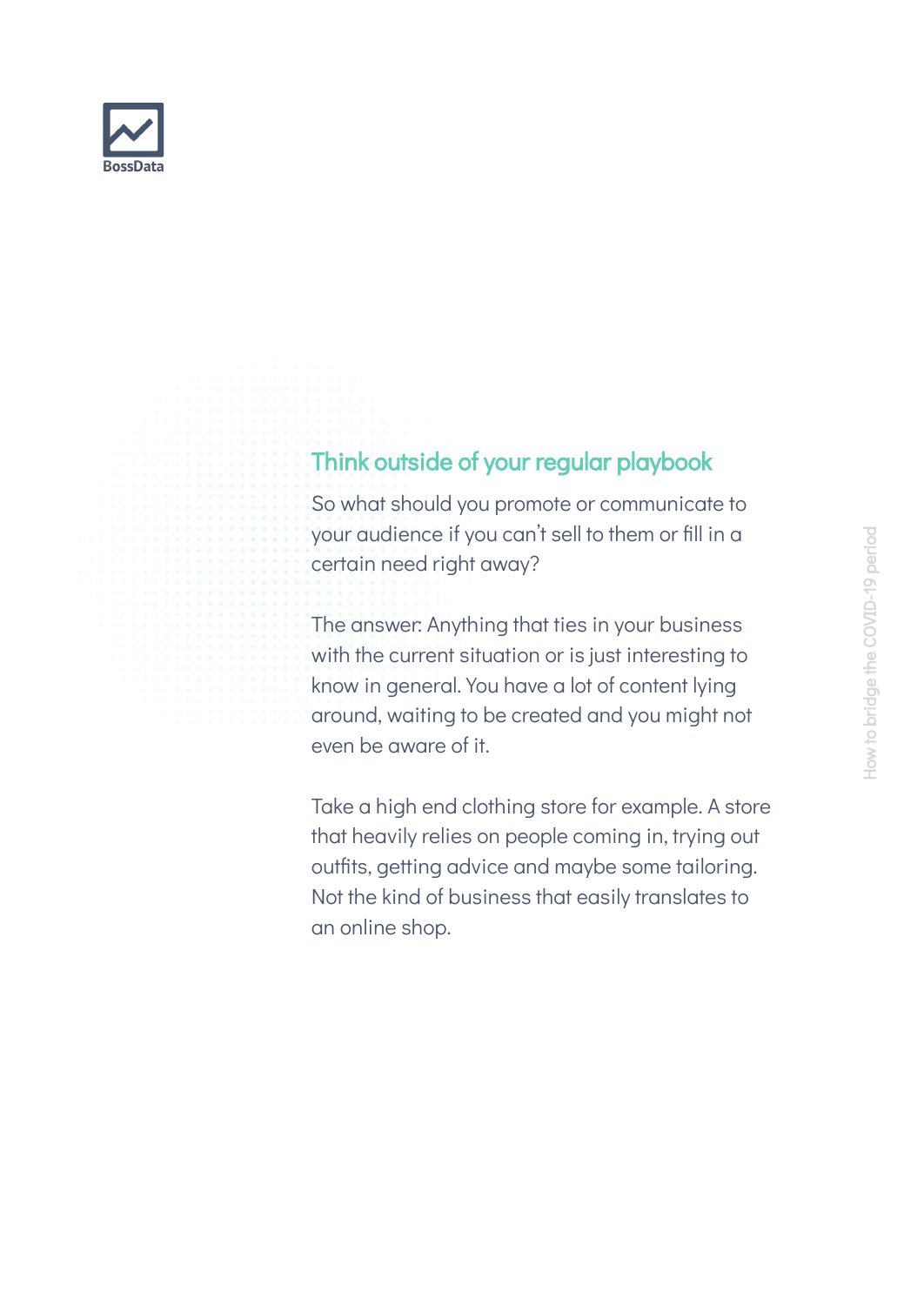

So what does this type of business do in the meantime to get in touch with your customers? Well ...



You can tell people about your origin story. What drove you to start this particular business?

You can tell customers more about your products. Why did you choose certain fabrics?



2

You can tell more about the people behind your brand. What's work like on a daily basis?



You can tell more about your suppliers and the people who work there. Who is putting in the hours?



You can talk about the stock you couldn't get rid of and how you donated it to healthcare workers. …

It's not even necessary for people to consume every piece of content, or even read/watch it entirely. The most important thing is that you're reaching out in a creative and interesting way.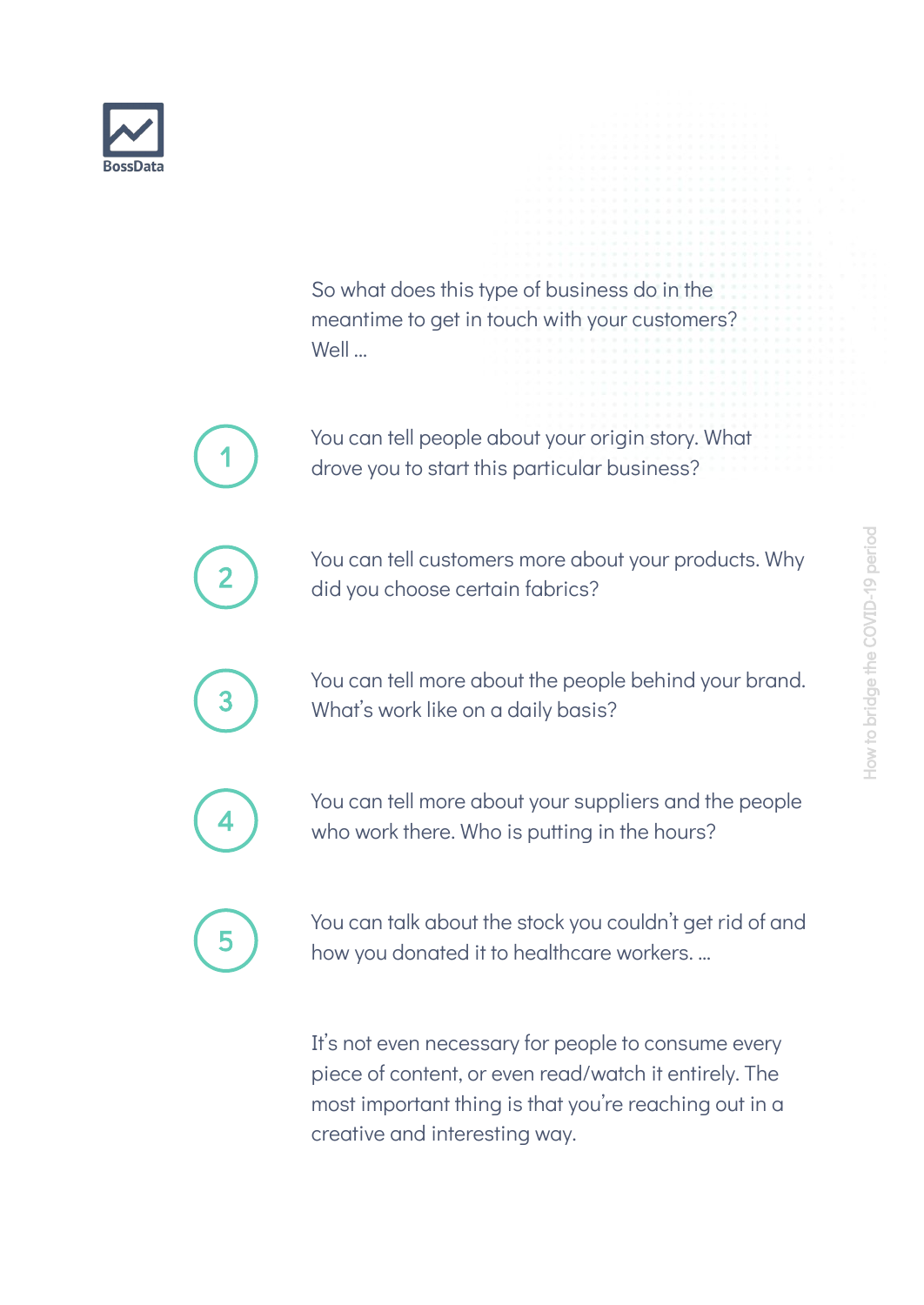

### Be prepared for the post-COVID-19 stretch

#### Stay in touch with your audience

As we said before, during the crisis period, it's vital to reach out and fittingly connect with your audience. How long before you can slowly return to selling is anyone's guess at this point, but the time will come eventually.

As people are slowly readjusting, you want to readjust your communication accordingly.

The best way to do this is to follow-up on the situation as closely as you can. Check-in on the news regularly and talk to a lot of different people. Sooner or later, you will start to notice a change in tone, in mindset, in behaviour ... If you can relay this development in your business communication and campaigns, you will keep on talking the right language.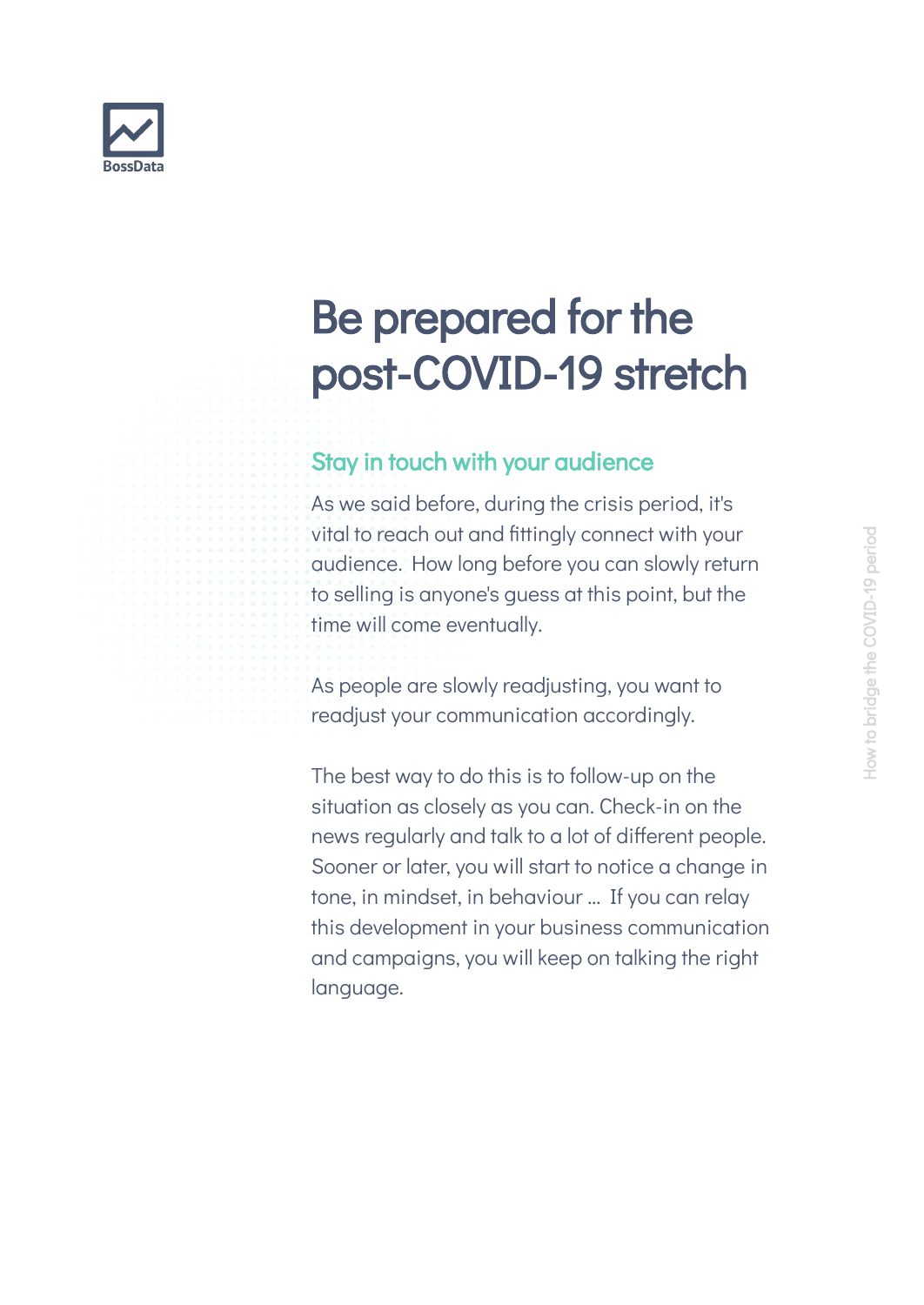

top highlight

#### Prepare your (re-)activation campaigns

So, there will be a moment when daily life will slowly try to return as it was before. (or in a similar way at least) Whether or not purchasing power or overall (buying) behaviour will be the same, remains to be seen. But if you put everything on hold until you have a solid idea of what the landscape looks like, you might miss out big.

Not that we're predicting Gold Rush-like scenarios, but there might be some huge opportunities for being the first one back out there. So ideally, you'll want to have some (re-)activation campaigns prepared and ready to go before the time is right.

Even if your campaigns aren't 100% compatible with the "after-COVID-landscape", at least you won't have to start from scratch. A few simple adjustments might do the trick.

#### Adjust expectations

It goes without saying that you should re-adjust your goals and targets for 2020. Realistically, What do you think to achieve by the end of 2020? Be sure to set up a flexible plan which involves both worst and best case scenarios. What approach will you adopt? Will you be aggressive and try to sweep the market when everyone is still sleeping? Or will 2020 be purely focusing on damage control? Either way, adjust your targets, budgets and goals.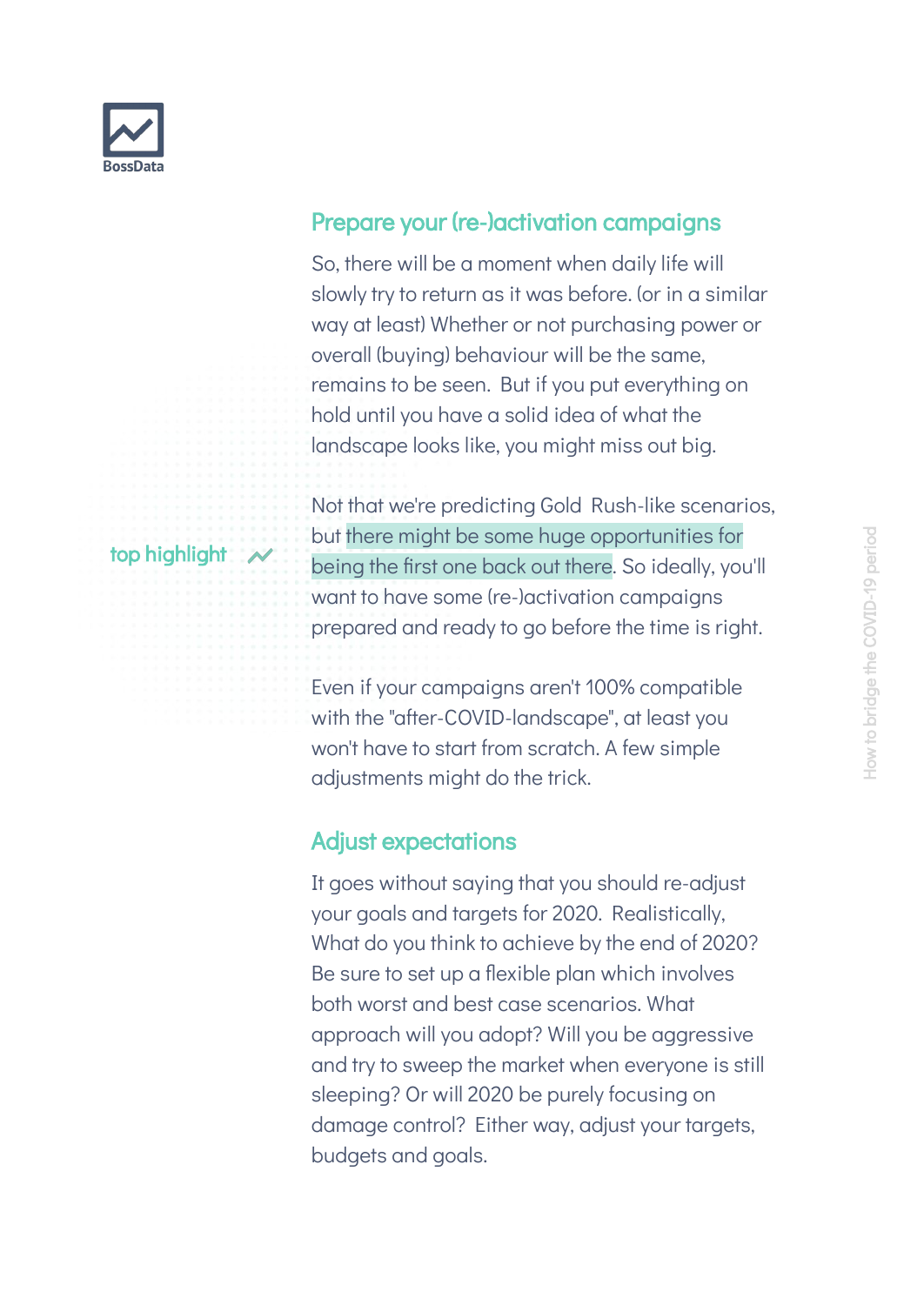

#### Emphasize loyalty even more

When this all blows over eventually, the decision to focus on acquisition might seem pretty straightforward in a lot of ways. But you have to watch out. First off, after a crisis, we can expect people to be less likely to take risks and will reach out to the brands they already know and trust. So it will not be easy to convert a lot of new customers. Secondly, it's an all-in approach. You will have to revamp all campaigns and budgets without knowing for sure that customer sentiment is the same as before the crisis. There is no precedent here, so it's hard to be sure however.

#### top highlight

But we really suggest investing equally in strategies that cater to the needs of your current and most loyal customers first. Why?



Loyalty campaigns are less capital intensive than acquisition campaigns. It's cheaper to convert an existing customer than to find new customers. And besides, loyal customers spend more on average than regular ones.



Your most loyal customers are the ones that will help you survive the next crisis. So find and create more of them.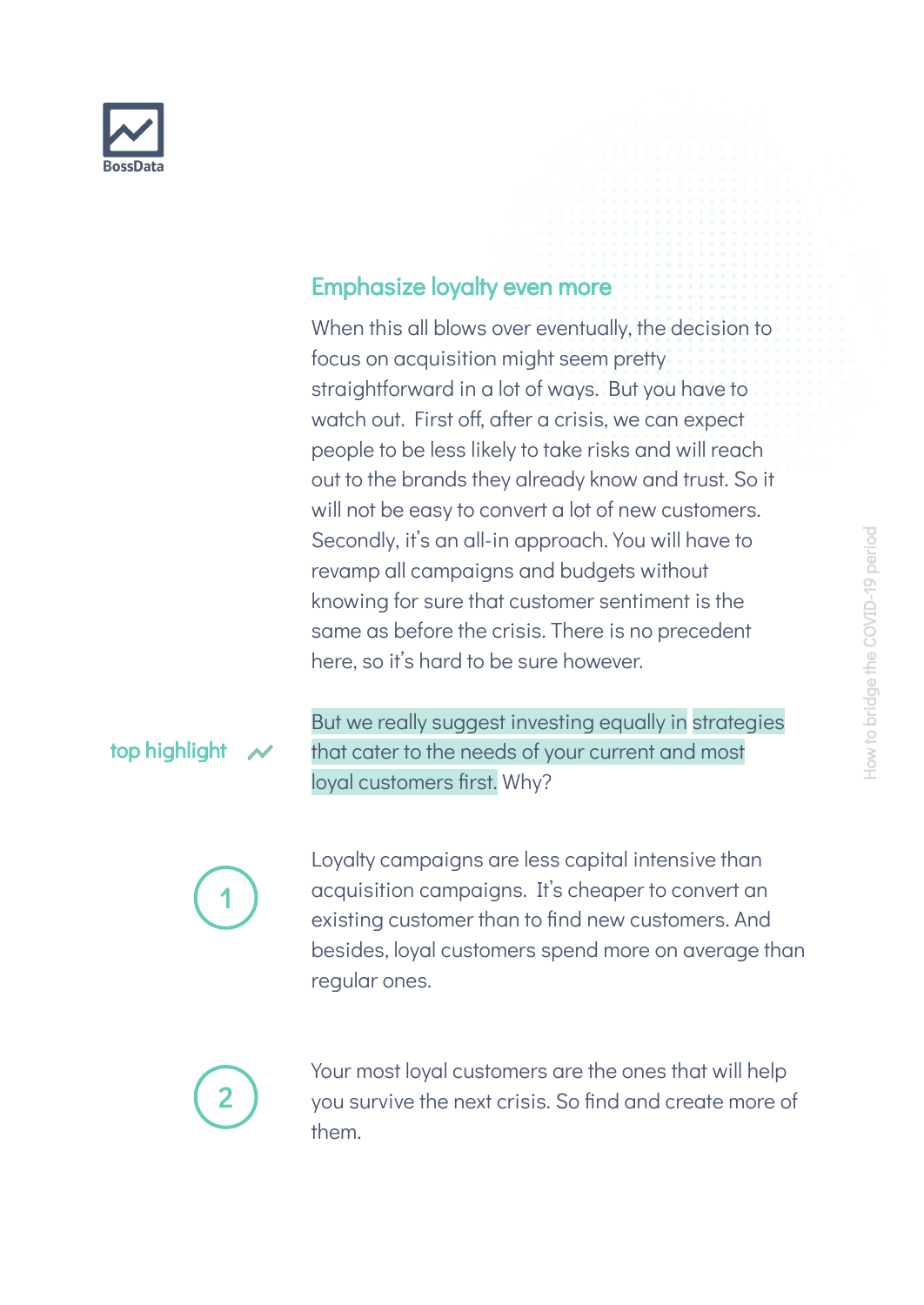

#### A couple more tips to survive this period



Focus on how to get people in your shops It's not because everyone is allowed to go outside, that everyone will do so immediately.



Easy does it. Focus on your past winners Don't restart all campaigns immediately. Be gentle and find out if what used to work, still works.



Your staff will need convincing too. Think about remobilizing your staff as well. Will they be ready to get back to work?



Analyze other markets. Countries like China and Italy are a few weeks/months ahead of us. Policies that are introduced there (or similar) will most likely also be implemented here. Learn from them.



**There is a new normal**. Things will not go back to normal immediately. Some people will implement social distancing permanently in some shape or form, others might be more outgoing than ever now that they get the chance. Interact with people on a daily basis to see if what drives them has changed and in what way.